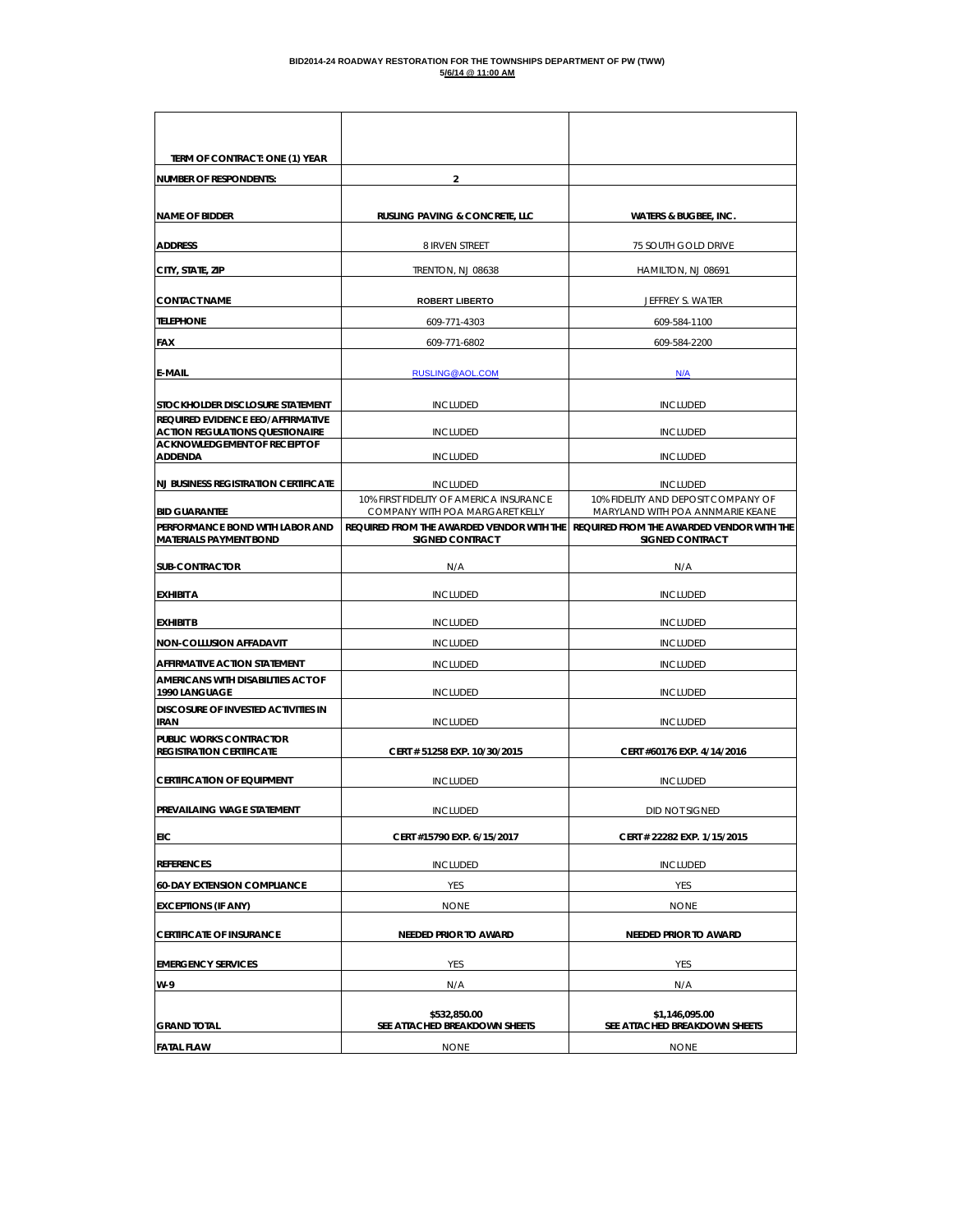Item 1 For furnishing and installing 2 inch MABC Top Course (Mix #4) and 7 inch Stabilized Base Course (Mix I-2) in **NJDOT** Roads

$$
\frac{\frac{350 \text{ Sq } \text{Yd. @ } s \qquad \textcircled{60, ov}}{\text{Write Unit Price}}}{{\textcircled{6}} \qquad \textcircled{8}}
$$

Item 2 For Furnishing and Installing 2 inch FABC Top Course (Mix I-5) and 8 inch Stabilized Base Course (Mix I-2) in Mercer County Roads

400 sq.Yd. @ 
$$
s = 80.00
$$
 per Sq. Yd.  
\n $Q\sqrt{8}$   $W$  rate Unit Price)  $W$ 

Item 3 For Furnishing and Installing 2 inch FABC Top Course (Mix I-5) and  $6\frac{1}{2}$  inch Stabilized Base Course (Mix I-2) in Hamilton Township Roads

2000 Sq.Yd. @ s 90.0 V per Sq. Yd.  
\n
$$
W_0
$$
\n
$$
W_0
$$
\n
$$
W_0
$$
\n
$$
W_0
$$
\n
$$
W_0
$$
\n
$$
W_0
$$
\n
$$
W_0
$$
\n
$$
W_0
$$
\n
$$
W_0
$$
\n
$$
W_0
$$
\n
$$
W_0
$$
\n
$$
W_0
$$
\n
$$
W_0
$$
\n
$$
W_0
$$
\n
$$
W_0
$$
\n
$$
W_0
$$
\n
$$
W_0
$$
\n
$$
W_0
$$
\n
$$
W_0
$$
\n
$$
W_0
$$
\n
$$
W_0
$$
\n
$$
W_0
$$
\n
$$
W_0
$$
\n
$$
W_0
$$
\n
$$
W_0
$$
\n
$$
W_0
$$
\n
$$
W_0
$$
\n
$$
W_0
$$
\n
$$
W_0
$$
\n
$$
W_0
$$
\n
$$
W_0
$$
\n
$$
W_0
$$
\n
$$
W_0
$$
\n
$$
W_0
$$
\n
$$
W_0
$$
\n
$$
W_0
$$
\n
$$
W_0
$$
\n
$$
W_0
$$
\n
$$
W_0
$$
\n
$$
W_0
$$
\n
$$
W_0
$$
\n
$$
W_0
$$
\n
$$
W_0
$$
\n
$$
W_0
$$
\n
$$
W_0
$$
\n
$$
W_0
$$
\n
$$
W_0
$$
\n
$$
W_0
$$
\n
$$
W_0
$$
\n
$$
W_0
$$
\n
$$
W_0
$$
\n
$$
W_0
$$
\n
$$
W_0
$$
\n
$$
W_0
$$
\n
$$
W_0
$$
\n
$$
W_0
$$
\n
$$
W_0
$$
\

Item 4 For Furnishing and Installing 2 inch FABC Top Course (Mix I-5) and 5 inch Stabilized Base Course (Mix I-2) in **Ewing Township Roads** 

1600 Sq.Yd. @ 
$$
s
$$
  $\frac{\cancel{6}0.\cancel{6}0}{\cancel{6}0}$  Per Sq. Yd.

Item 5 For Furnishing and Installing 2 inch FABC Top Course (Mix I-5) and 5 inch Stabilized Base Course (Mix I-2) in Lawrence Township Roads

900 Sq.Yd. @ 
$$
\frac{\mathcal{S}}{\mathcal{S}}
$$
  $\frac{\mathcal{S}}{\mathcal{S}}$   $\frac{\mathcal{S}}{\mathcal{S}}$   $\frac{\mathcal{S}}{\mathcal{S}}$   $\frac{\mathcal{S}}{\mathcal{S}}$   $\frac{\mathcal{S}}{\mathcal{S}}$   $\frac{\mathcal{S}}{\mathcal{S}}$   $\frac{\mathcal{S}}{\mathcal{S}}$   $\frac{\mathcal{S}}{\mathcal{S}}$   $\frac{\mathcal{S}}{\mathcal{S}}$   $\frac{\mathcal{S}}{\mathcal{S}}$ 

Item 6 For Furnishing and Installing 1 1/2 inch FABC Top Course (Mix I-5) and 5 inch Stabilized Base Course (Mix I-2) in Hopewell Township Roads

100 sq.Yd. @ s 50.00 per Sq. Yd.   
\n(4) 
$$
\sqrt{\frac{4}{\sqrt{6}}}
$$
 8 5 f 00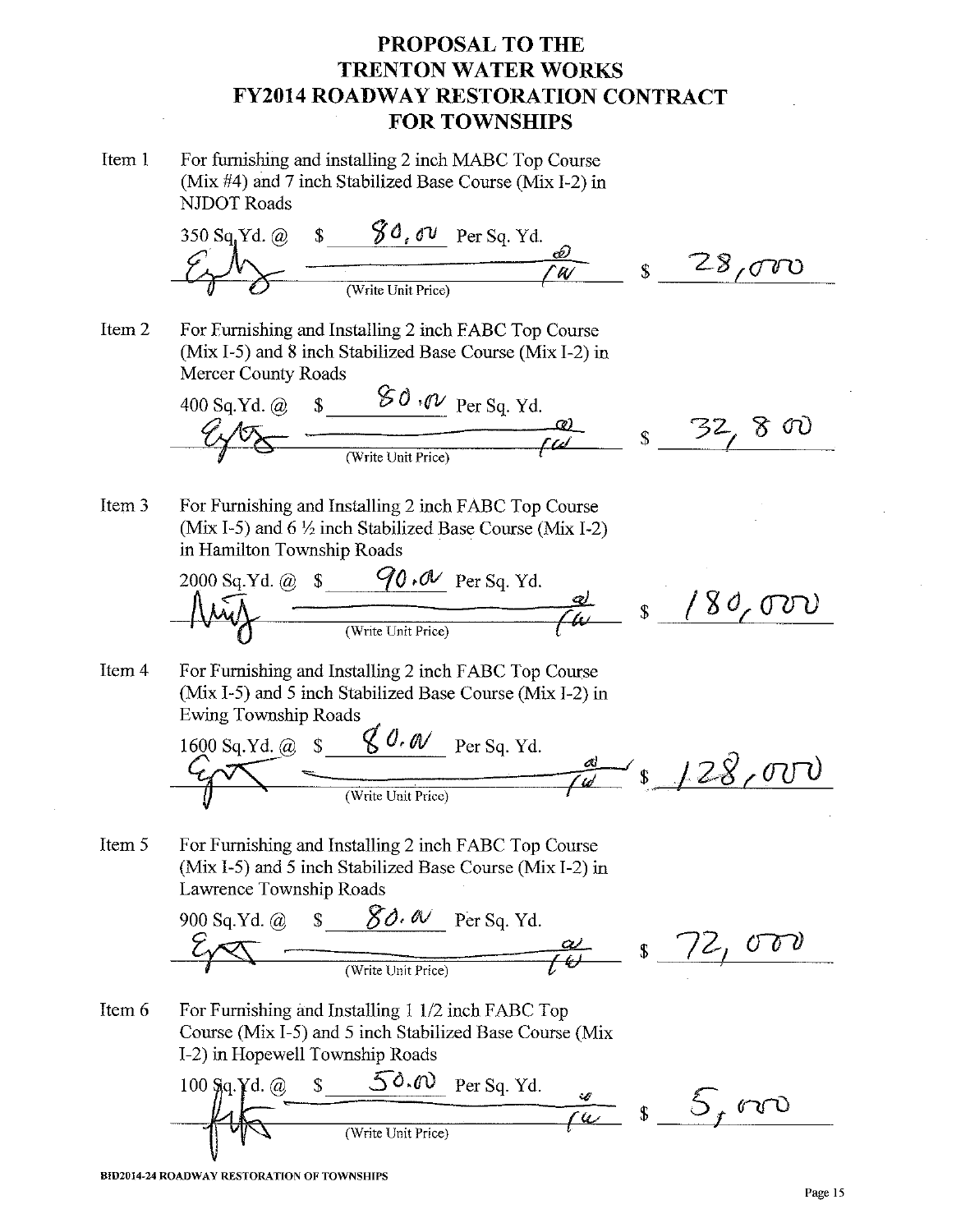Item 7 For Furnishing and Installing 2 inch FABC Top Course (Mix I-5) in Roads of All Jurisdictions

$$
\frac{\sqrt{400 \text{ Sq.Yd. @ } s \cdot \frac{C(0,0)}{\text{Per Sq.Yd.} }}{\sqrt{400 \text{ Var } t \cdot \text{Per G}}}} \quad s \cdot \frac{24,000}{000}
$$

Item 8 For Furnishing and Installing Infrared Process in Roads of All Jurisdictions j.

300 L.F. @ s 
$$
Q \cdot Q
$$
,  $Q \cdot Q$  Per L.F.  
\n $Q \cdot Q$   $Q$   $Q$   $Q$   $Q$   $Q$   $Q$   $Q$   $Q$   $Q$   $Q$   $Q$   $Q$   $Q$   $Q$   $Q$   $Q$   $Q$   $Q$   $Q$   $Q$   $Q$   $Q$   $Q$   $Q$   $Q$   $Q$   $Q$   $Q$   $Q$   $Q$   $Q$   $Q$   $Q$   $Q$   $Q$   $Q$   $Q$   $Q$   $Q$   $Q$   $Q$   $Q$   $Q$   $Q$   $Q$   $Q$   $Q$   $Q$   $Q$   $Q$   $Q$   $Q$   $Q$   $Q$   $Q$   $Q$   $Q$   $Q$   $Q$   $Q$   $Q$   $Q$   $Q$   $Q$   $Q$   $Q$   $Q$   $Q$   $Q$   $Q$   $Q$   $Q$   $Q$   $Q$   $Q$   $Q$   $Q$   $Q$   $Q$   $Q$   $Q$   $Q$   $Q$   $Q$   $Q$   $Q$   $Q$   $Q$   $Q$   $Q$   $Q$   $Q$   $Q$   $Q$   $Q$   $Q$   $Q$   $Q$   $Q$   $Q$   $Q$   $Q$  <

For Furnishing and Installing 9 inch Stabilized Base Item 9 Course (Mix I-2) in State of New Jersey Roads (NJDOT)



For Furnishing and Installing 10 inch Stabilized Base Item 10 Course (Mix I-2) in Mercer County Roads

$$
\frac{\frac{30 \text{ sq.yq. @ } s \qquad \text{SO.} \alpha \qquad \text{Per sq. Yd.} }{\text{Write Unit Price}}} \frac{d}{d\theta} \qquad \frac{1}{5} \qquad \frac{1}{5} \qquad \frac{1}{5} \qquad \frac{1}{5} \qquad \frac{1}{5} \qquad \frac{1}{5} \qquad \frac{1}{5} \qquad \frac{1}{5} \qquad \frac{1}{5} \qquad \frac{1}{5} \qquad \frac{1}{5} \qquad \frac{1}{5} \qquad \frac{1}{5} \qquad \frac{1}{5} \qquad \frac{1}{5} \qquad \frac{1}{5} \qquad \frac{1}{5} \qquad \frac{1}{5} \qquad \frac{1}{5} \qquad \frac{1}{5} \qquad \frac{1}{5} \qquad \frac{1}{5} \qquad \frac{1}{5} \qquad \frac{1}{5} \qquad \frac{1}{5} \qquad \frac{1}{5} \qquad \frac{1}{5} \qquad \frac{1}{5} \qquad \frac{1}{5} \qquad \frac{1}{5} \qquad \frac{1}{5} \qquad \frac{1}{5} \qquad \frac{1}{5} \qquad \frac{1}{5} \qquad \frac{1}{5} \qquad \frac{1}{5} \qquad \frac{1}{5} \qquad \frac{1}{5} \qquad \frac{1}{5} \qquad \frac{1}{5} \qquad \frac{1}{5} \qquad \frac{1}{5} \qquad \frac{1}{5} \qquad \frac{1}{5} \qquad \frac{1}{5} \qquad \frac{1}{5} \qquad \frac{1}{5} \qquad \frac{1}{5} \qquad \frac{1}{5} \qquad \frac{1}{5} \qquad \frac{1}{5} \qquad \frac{1}{5} \qquad \frac{1}{5} \qquad \frac{1}{5} \qquad \frac{1}{5} \qquad \frac{1}{5} \qquad \frac{1}{5} \qquad \frac{1}{5} \qquad \frac{1}{5} \qquad \frac{1}{5} \qquad \frac{1}{5} \qquad \frac{1}{5} \qquad \frac{1}{5} \qquad \frac{1}{5} \qquad \frac{1}{5} \qquad \frac{1}{5} \qquad \frac{1}{5} \qquad \frac{1}{5} \qquad \frac{1}{5} \qquad \frac{1}{5}
$$

For Furnishing and Installing  $8\frac{1}{2}$  inch Stabilized Base Item 11 Course (Mix I-2) in Hamilton Township

For Furnishing and Installing 7 inch Stabilized Base Item 12 Course (Mix I-2) in Ewing Township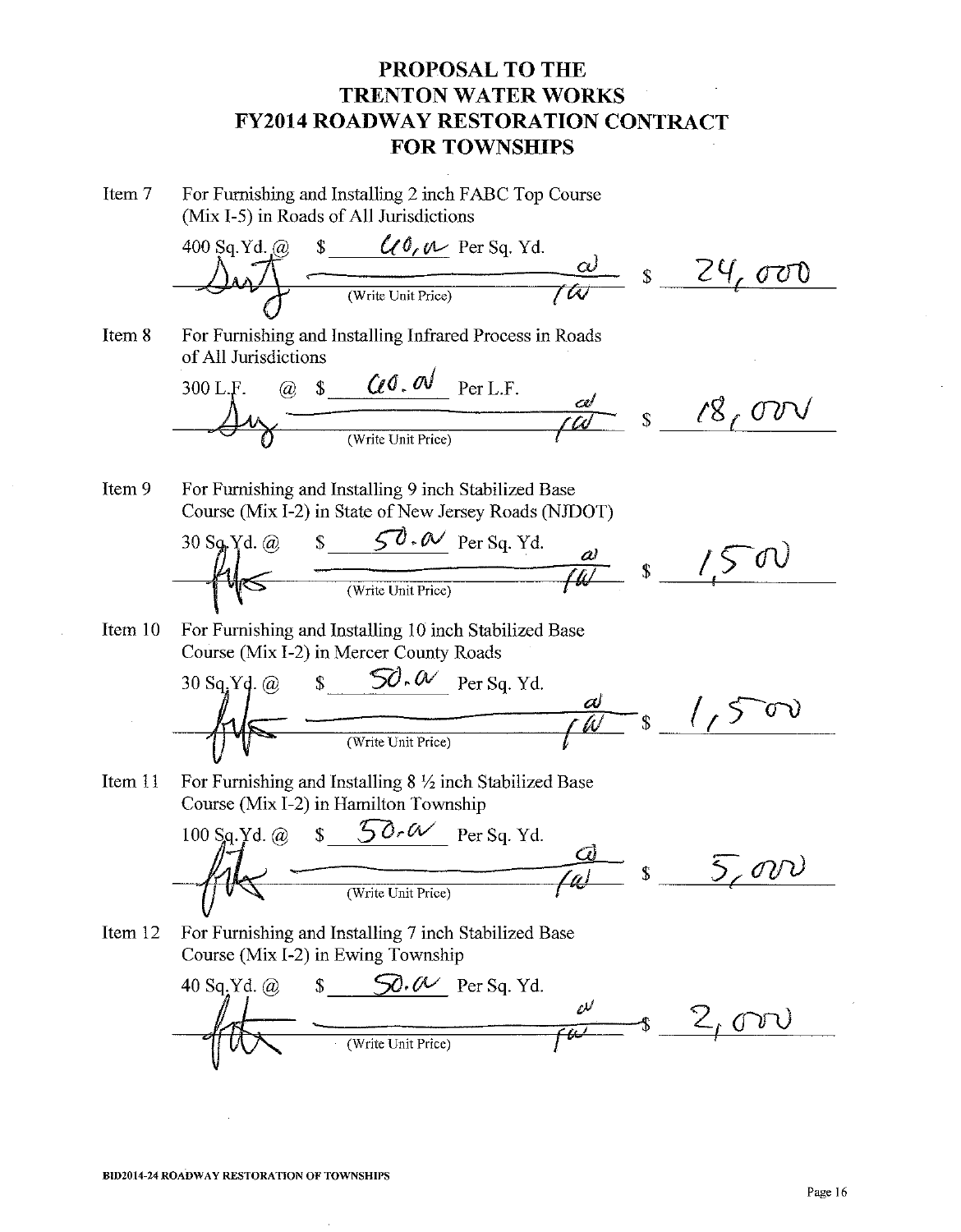For Furnishing and Installing 7 inch Stabilized Base Item  $13$ Course (Mix I-2) in Lawrence Township



For Furnishing and Installing 6 1/2 inch Stabilized Base Item 14 Course (Mix I-2) in Hopewell Township Roads



For 2 Inch Milling of FABC/MABC or Stab Base in Item 15 Roads of All Jurisdictions



Item 16 For Constructing Valve Box Resets In Roads of All Jurisdictions

100 Units @ 
$$
\sqrt{\frac{s+0}{\omega_{\text{write Unif Price}}}}
$$
 Each  $\omega$   $s+0,000$ 

For Constructing Valve Box Replacement in Roads of Item 17 All Jurisdictions



- For Furnishing and Installing Permanent Traffic Stripes Item 18 in Roads of All Jurisdictions
	- 4-Inch Wide Striping in various colors a.

150 L.F.  $\omega$  $\sqrt{$\cdot \omega$}$  Per L.F.  $150.00$ (Write Unit Price)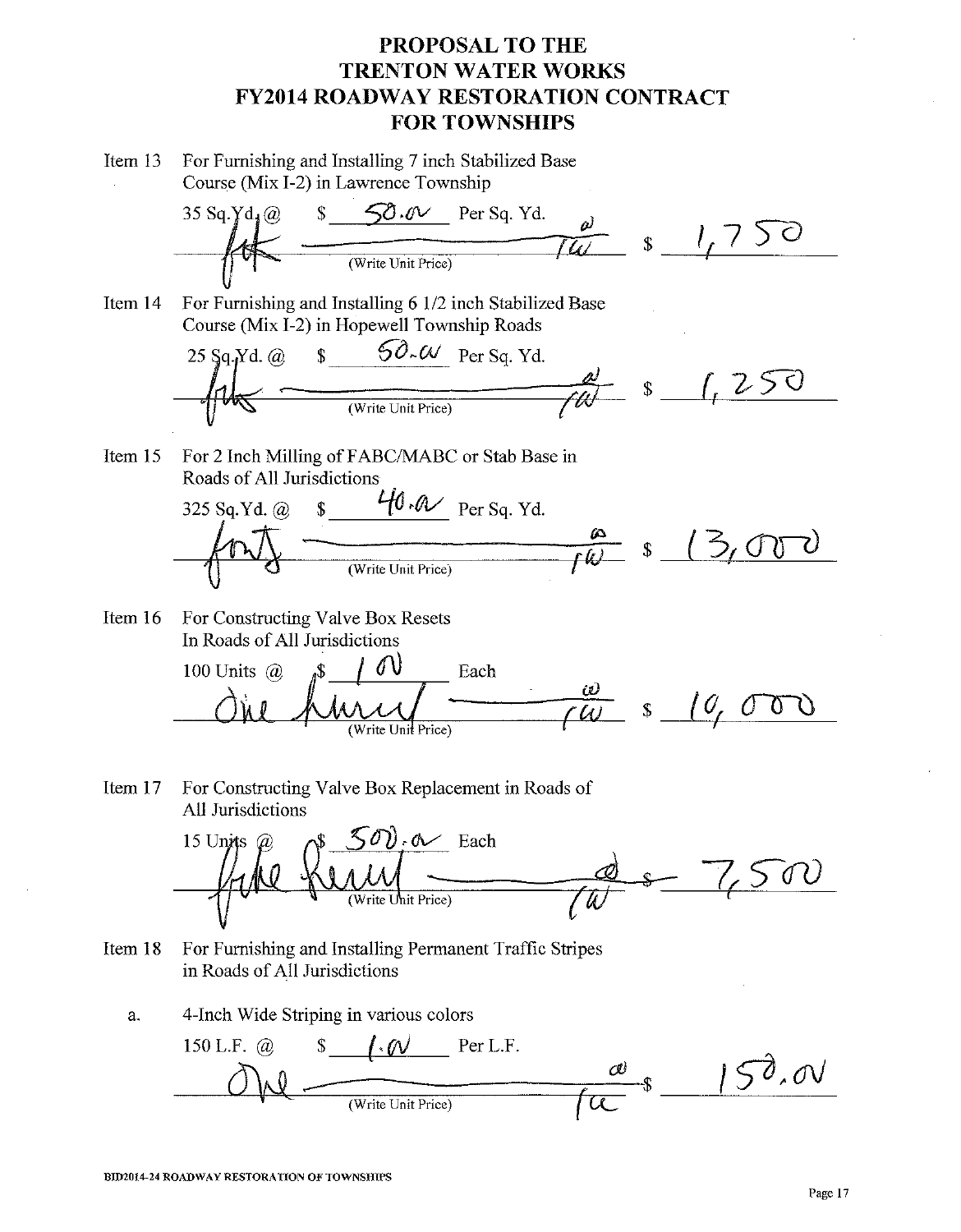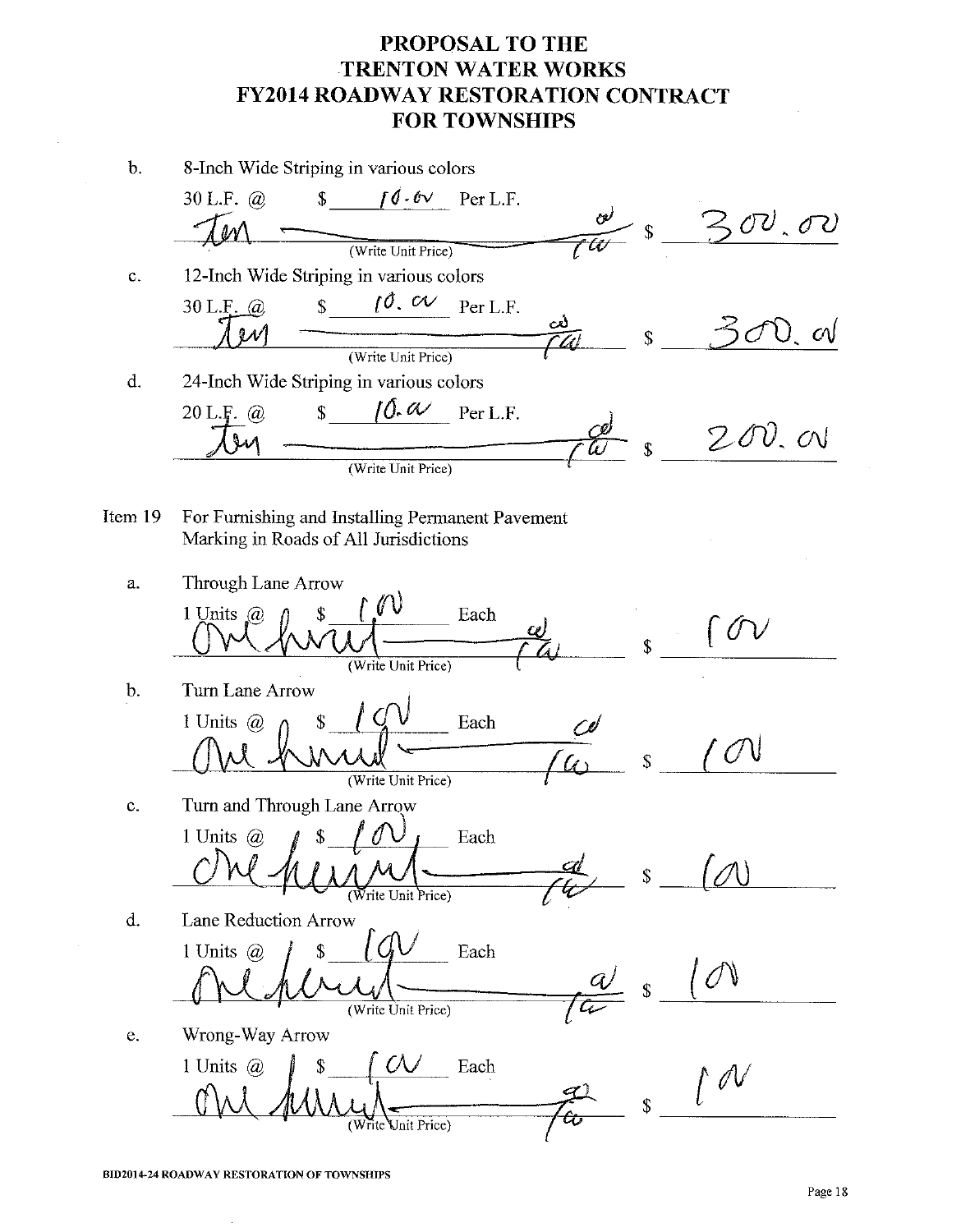

f. Fire Hydrant Symbol 1 Units  $\omega$  $\mathbf{\hat{S}}$  $\bar{\gamma}$ Each ov  $\overline{\mathbf{S}}$ (Write Unit Price)  $532,8$  $\mathsf{\$}$ **TOTAL BID FOR CONTRACT** (Items 1 through 19 Inclusive) Company Name >  $\mathfrak{c}_5$  $\tilde{\mathbf{A}}$  /  $\mathbf{A}$  $\vee$  (N) Authorized Signature > Person to Contact ≻ Enhand Libert Ó Telephone Number ≻  $609$  $203$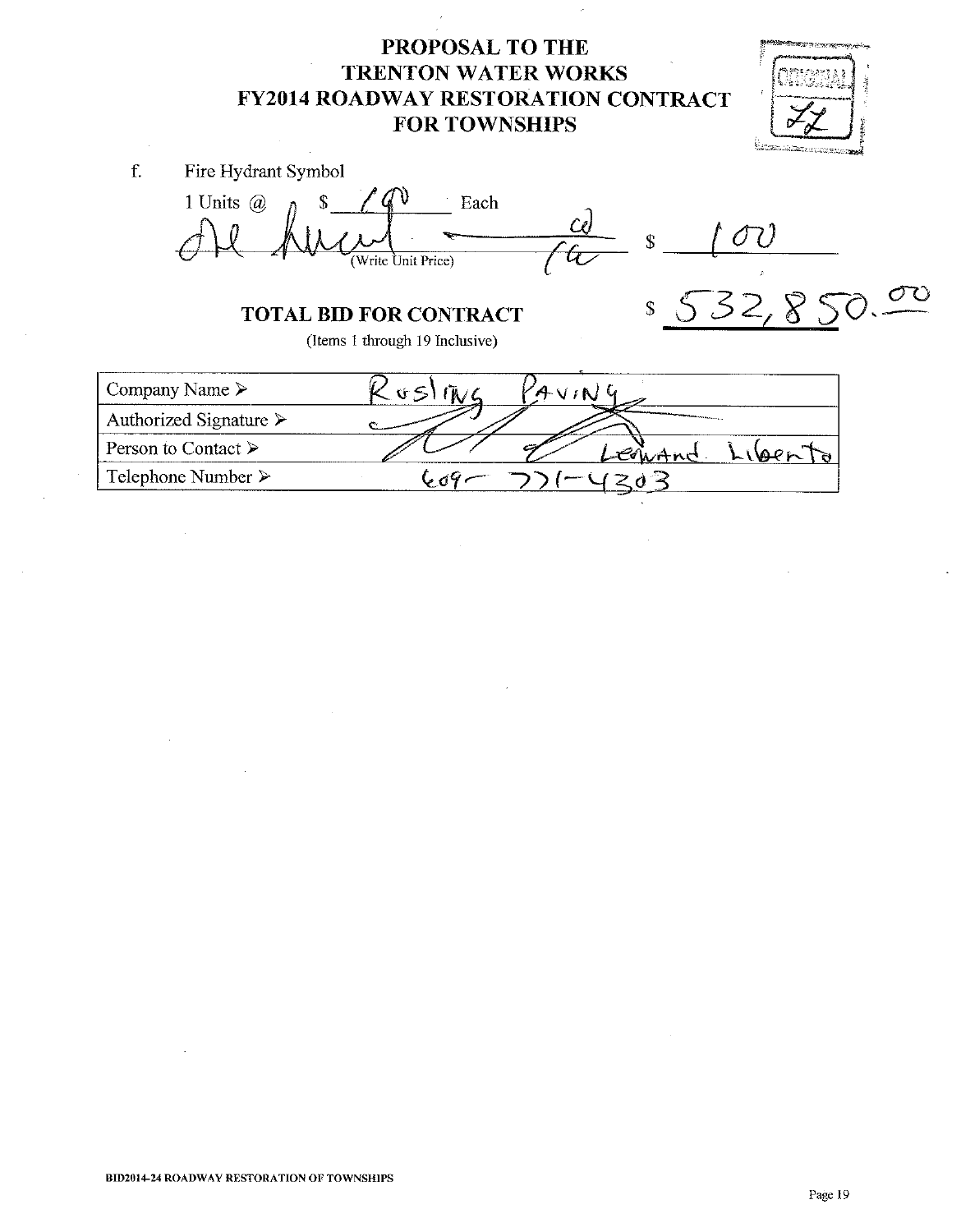| Item 1 | For furnishing and installing 2 inch MABC Top Course<br>(Mix #4) and 7 inch Stabilized Base Course (Mix I-2) in<br><b>NJDOT Roads</b>           |    |            |  |
|--------|-------------------------------------------------------------------------------------------------------------------------------------------------|----|------------|--|
|        | 350 Sq.Yd. @ \$ 195.00 Per Sq. Yd.                                                                                                              |    |            |  |
|        | One Hundred Ninety Five Dollars and Zero Cents<br>(Write Unit Price)                                                                            | \$ | 68,250.00  |  |
| Item 2 | For Furnishing and Installing 2 inch FABC Top Course<br>(Mix I-5) and 8 inch Stabilized Base Course (Mix I-2) in<br>Mercer County Roads         |    |            |  |
|        | \$189.00 Per Sq. Yd.<br>400 Sq.Yd. $@$                                                                                                          |    |            |  |
|        | One Hundred Eighty Nine Dollars and Zero Cents<br>(Write Unit Price)                                                                            | \$ | 75,600.00  |  |
| Item 3 | For Furnishing and Installing 2 inch FABC Top Course<br>(Mix I-5) and 6 1/2 inch Stabilized Base Course (Mix I-2)<br>in Hamilton Township Roads |    |            |  |
|        | $2000$ Sq.Yd. $@$ \$ 195.00<br>Per Sq. Yd.                                                                                                      |    |            |  |
|        | One Hundred Ninety Five Dollars and Zero Cents<br>(Write Unit Price)                                                                            | \$ | 390,000.00 |  |
| Item 4 | For Furnishing and Installing 2 inch FABC Top Course<br>(Mix I-5) and 5 inch Stabilized Base Course (Mix I-2) in<br><b>Ewing Township Roads</b> |    |            |  |
|        | $1600$ Sq.Yd. @ \$ 175.00<br>Per Sq. Yd.                                                                                                        |    |            |  |
|        | One Hundred Seventy Five Dollars and Zero Cents<br>(Write Unit Price)                                                                           | \$ | 280,000.00 |  |
| Item 5 | For Furnishing and Installing 2 inch FABC Top Course<br>(Mix I-5) and 5 inch Stabilized Base Course (Mix I-2) in<br>Lawrence Township Roads     |    |            |  |
|        | 900 Sq.Yd. $\omega$<br>192.00<br>\$<br>Per Sq. Yd.                                                                                              |    |            |  |
|        | One Hundred Ninety Two Dollars and Zero Cents<br>(Write Unit Price)                                                                             | \$ | 172,800.00 |  |
| Item 6 | For Furnishing and Installing 1 1/2 inch FABC Top<br>Course (Mix I-5) and 5 inch Stabilized Base Course (Mix<br>I-2) in Hopewell Township Roads |    |            |  |
|        | 228.00<br>\$<br>100 Sq.Yd. $\omega$<br>Per Sq. Yd.                                                                                              |    |            |  |
|        | Two Hundred Twenty Eight Dollars and Zero Cents<br>(Write Unit Price)                                                                           | \$ | 22,800.00  |  |

 $\bar{z}$ 

 $\sim$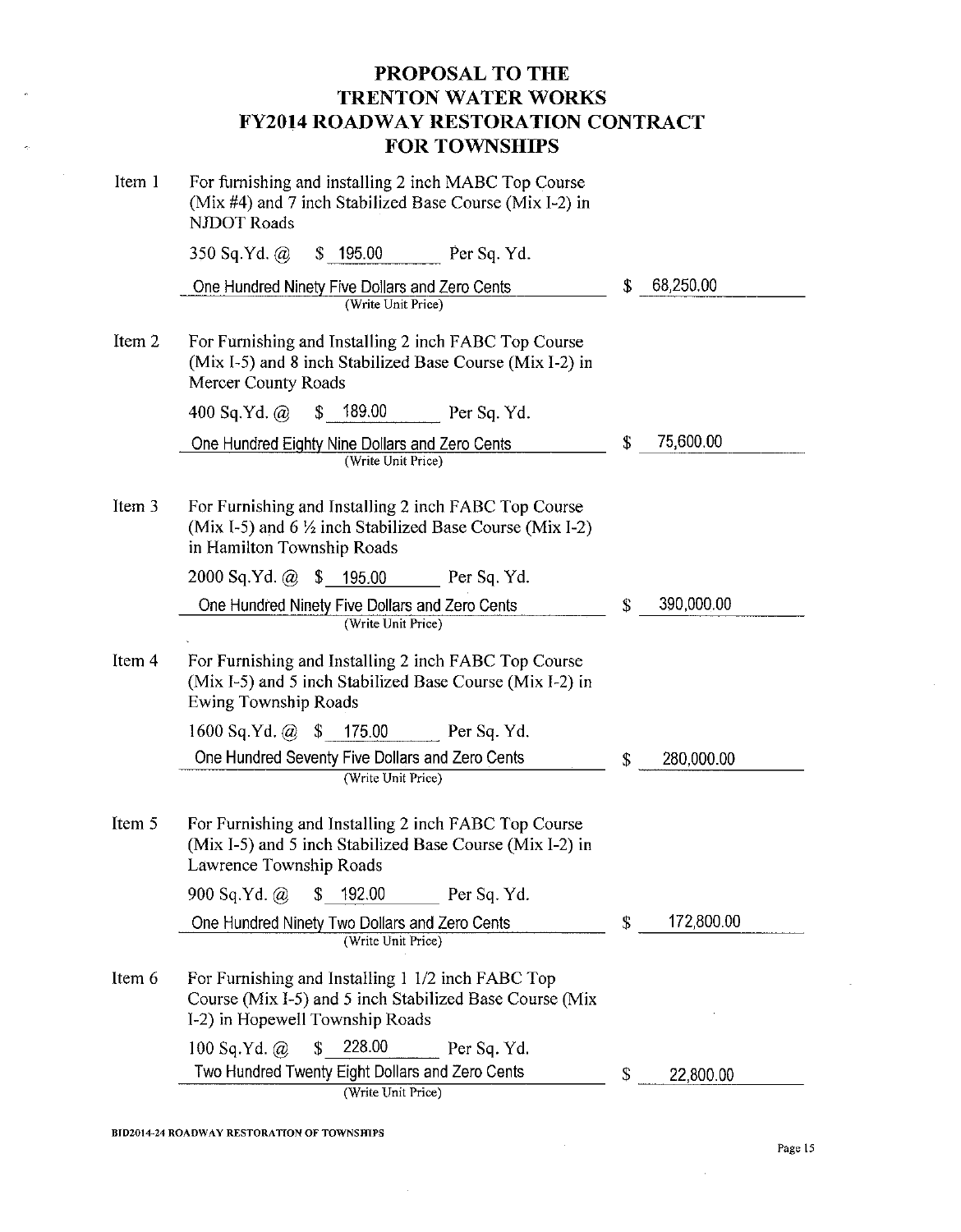| Item 7  | For Furnishing and Installing 2 inch FABC Top Course<br>(Mix I-5) in Roads of All Jurisdictions               |             |    |           |
|---------|---------------------------------------------------------------------------------------------------------------|-------------|----|-----------|
|         | 400 Sq.Yd. $\omega$<br>\$95.00<br>Per Sq. Yd.                                                                 |             |    |           |
|         | Ninety Five Dollars and Zero Cents                                                                            |             | S. | 38,000.00 |
|         | (Write Unit Price)                                                                                            |             |    |           |
| Item 8  | For Furnishing and Installing Infrared Process in Roads<br>of All Jurisdictions                               |             |    |           |
|         | 300 L.F.<br>33.50<br>Per L.F.<br>$\mathcal{D}_{\mathcal{A}}$<br>\$                                            |             |    |           |
|         | Thirty Three Dollars and Fifty Cents                                                                          |             | \$ | 10,050.00 |
|         | (Write Unit Price)                                                                                            |             |    |           |
| Item 9  | For Furnishing and Installing 9 inch Stabilized Base<br>Course (Mix I-2) in State of New Jersey Roads (NJDOT) |             |    |           |
|         | 185.00<br>30 Sq.Yd. $\omega$<br>$\mathbb{S}$                                                                  | Per Sq. Yd. |    |           |
|         | One Hundred Eighty Five Dollars and Zero Cents<br>(Write Unit Price)                                          |             | \$ | 5,550.00  |
|         |                                                                                                               |             |    |           |
| Item 10 | For Furnishing and Installing 10 inch Stabilized Base<br>Course (Mix I-2) in Mercer County Roads              |             |    |           |
|         | 179.00<br>\$<br>30 Sq.Yd. $\omega$                                                                            | Per Sq. Yd. |    |           |
|         | One Hundred Seventy Nine Dollars and Zero Cents                                                               |             | \$ | 5,370.00  |
|         | (Write Unit Price)                                                                                            |             |    |           |
| Item 11 | For Furnishing and Installing 8 1/2 inch Stabilized Base<br>Course (Mix I-2) in Hamilton Township             |             |    |           |
|         | 185.00<br>100 Sq.Yd. $\omega$<br>S                                                                            | Per Sq. Yd. |    |           |
|         | One Hundred Eighty Five Dollars and Zero Cents<br>(Write Unit Price)                                          |             | \$ | 18,500.00 |
| Item 12 | For Furnishing and Installing 7 inch Stabilized Base<br>Course (Mix I-2) in Ewing Township                    |             |    |           |
|         | 40 Sq.Yd. $\omega$<br>165.00<br>\$                                                                            | Per Sq. Yd. |    |           |
|         | One Hundred Sixty Five Dollars and Zero Cents<br>(Write Unit Price)                                           |             | \$ | 6,600.00  |

 $\mathcal{L}_{\text{max}}$  and  $\mathcal{L}_{\text{max}}$  . The set of  $\mathcal{L}_{\text{max}}$ 

 $\sim$ 

 $\sim$ 

 $\mathcal{O}_{\mathcal{O}}$ 

 $\mathcal{L}$ 

 $\mathcal{L}$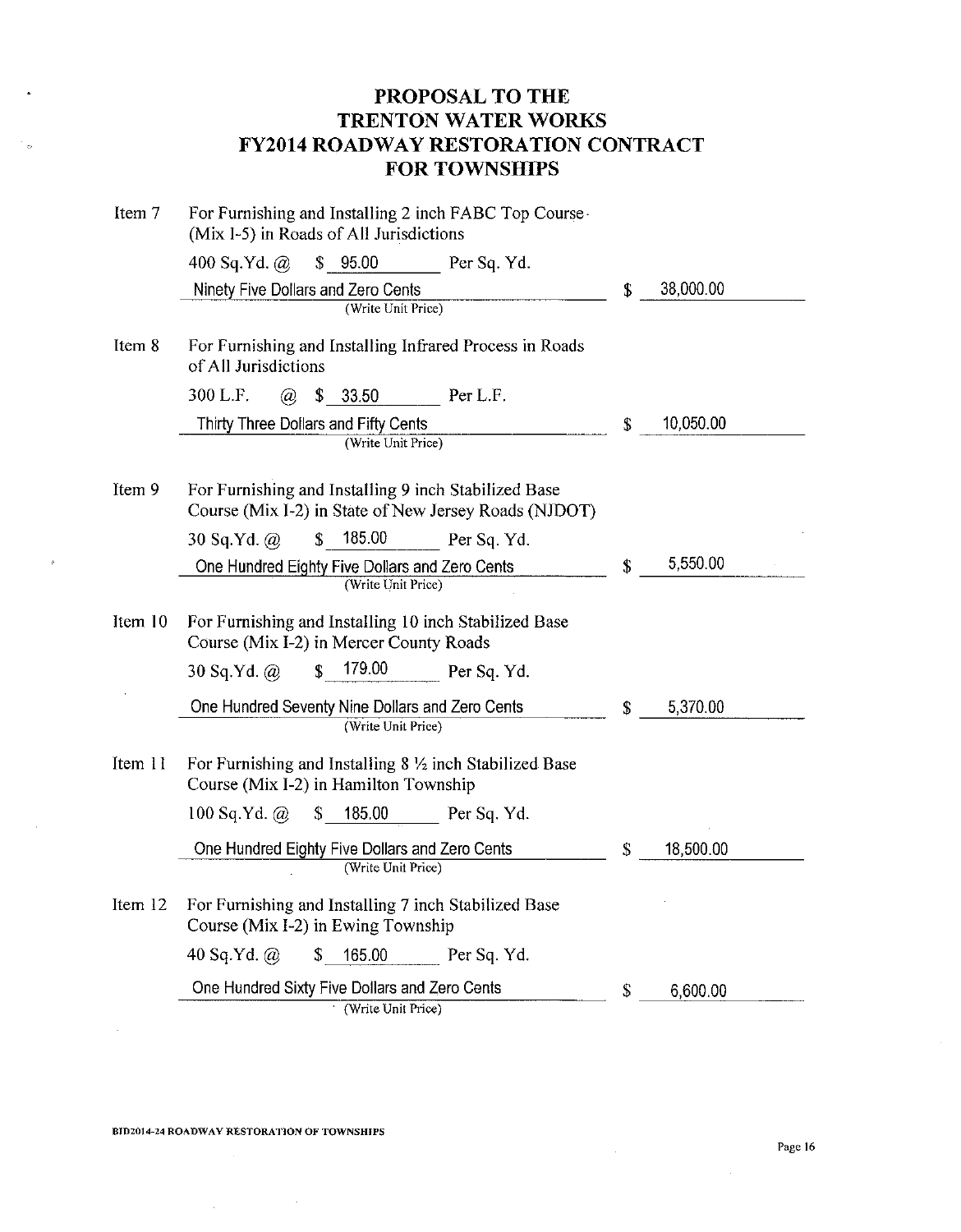| Item 13 | For Furnishing and Installing 7 inch Stabilized Base<br>Course (Mix I-2) in Lawrence Township           |                 |
|---------|---------------------------------------------------------------------------------------------------------|-----------------|
|         | \$182.00<br>35 Sq.Yd. @<br>Per Sq. Yd.                                                                  |                 |
|         | One Hundred Eighty Two Dollars and Zero Cents<br>(Write Unit Price)                                     | \$<br>6,370.00  |
| Item 14 | For Furnishing and Installing 6 1/2 inch Stabilized Base<br>Course (Mix I-2) in Hopewell Township Roads |                 |
|         | 218.00<br>$\mathbb{S}$<br>25 Sq.Yd. $\omega$<br>Per Sq. Yd.                                             |                 |
|         | Two Hundred Eighteen Dollars and Zero Cents<br>(Write Unit Price)                                       | \$<br>5,450.00  |
| Item 15 | For 2 Inch Milling of FABC/MABC or Stab Base in<br>Roads of All Jurisdictions                           |                 |
|         | \$60.00<br>$325$ Sq.Yd. $\omega$<br>Per Sq. Yd.                                                         |                 |
|         | <b>Sixty Dollars and Zero Cents</b><br>(Write Unit Price)                                               | \$<br>19,500.00 |
| Item 16 | For Constructing Valve Box Resets<br>In Roads of All Jurisdictions                                      |                 |
|         | 100 Units $\omega$<br>\$110.00<br>Each                                                                  |                 |
|         | One Hundred Ten Dollars and Zero Cents<br>(Write Unit Price)                                            | \$<br>11,000.00 |
| Item 17 | For Constructing Valve Box Replacement in Roads of<br>All Jurisdictions                                 |                 |
|         | 215.00<br>\$<br>15 Units $\omega$<br>Each                                                               |                 |
|         | Two Hundred Fifteen Dollars and Zero Cents<br>(Write Unit Price)                                        | \$<br>3,225.00  |
| Item 18 | For Furnishing and Installing Permanent Traffic Stripes<br>in Roads of All Jurisdictions                |                 |
| a.      | 4-Inch Wide Striping in various colors                                                                  |                 |
|         | 150 L.F. $(a)$<br>\$12.50<br>Per L.F.                                                                   |                 |
|         | <b>Twelve Dollars and Fifty Cents</b>                                                                   | \$<br>1,875.00  |
|         | (Write Unit Price)                                                                                      |                 |

 $\sim 10$ 

 $\overline{a}$ 

 $\sim$   $\sim$ 

 $\mathcal{L}^{\mathcal{L}}$ 

 $\bar{\mathcal{A}}$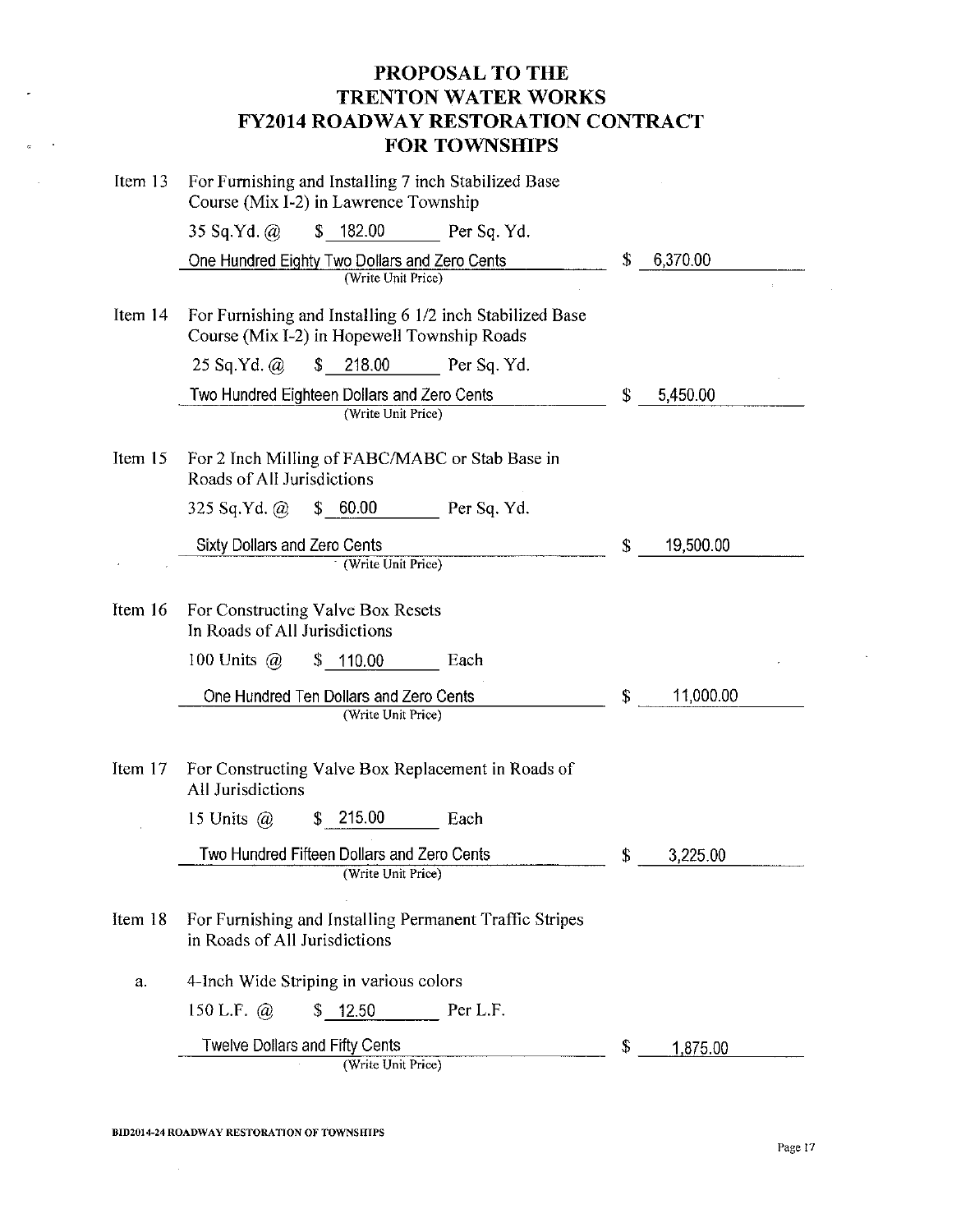| b.             | 8-Inch Wide Striping in various colors             |                |
|----------------|----------------------------------------------------|----------------|
|                | \$25.00<br>Per L.F.<br>30 L.F. $\omega$            |                |
|                | Twenty Five Dollars and Zero Cents                 | \$<br>750.00   |
|                | (Write Unit Price)                                 |                |
| C.             | 12-Inch Wide Striping in various colors            |                |
|                | \$35.00<br>30 L.F. $\omega$<br>Per L.F.            |                |
|                | Thirty Five Dollars and Zero Cents                 | 1,050.00<br>\$ |
|                | (Write Unit Price)                                 |                |
| $\mathbf{d}$ . | 24-Inch Wide Striping in various colors            |                |
|                | \$70.00<br>20 L.F. $\omega$<br>Per L F.            |                |
|                | Seventy Dollars and Zero Cents                     | \$<br>1,400.00 |
|                | (Write Unit Price)                                 |                |
| Item 19        | For Furnishing and Installing Permanent Pavement   |                |
|                | Marking in Roads of All Jurisdictions              |                |
| a.             | Through Lane Arrow                                 |                |
|                | 195.00<br>1 Units $\omega$<br>$\mathbb{S}$<br>Each |                |
|                | One Hundred Ninety Five Dollars and Zero Cents     | 195.00<br>\$   |
|                | (Write Unit Price)                                 |                |
| b.             | Turn Lane Arrow                                    |                |
|                | 195.00<br>1 Units $@$<br>\$<br>Each                |                |
|                | One Hundred Ninety Five Dollars and Zero Cents     | \$<br>195.00   |
|                | (Write Unit Price)                                 |                |
| c.             | Turn and Through Lane Arrow                        |                |
|                | 395.00<br>1 Units $\omega$<br>\$<br>Each           |                |
|                | Three Hundred Ninety Five Dollars and Zero Cents   | \$<br>395.00   |
|                | (Write Unit Price)                                 |                |
| d.             | Lane Reduction Arrow                               |                |
|                | 1 Units $(a)$<br>\$<br>335.00<br>Each              |                |
|                | Three Hundred Thirty Five Dollars and Zero Cents   | 335.00<br>\$   |
|                | (Write Unit Price)                                 |                |
| e.             | Wrong-Way Arrow                                    |                |
|                | 335.00<br>Each<br>1 Units $\omega$<br>\$           |                |
|                | Three Hundred Thirty Five Dollars and Zero Cents   | 335.00<br>\$   |
|                | (Write Unit Price)                                 |                |